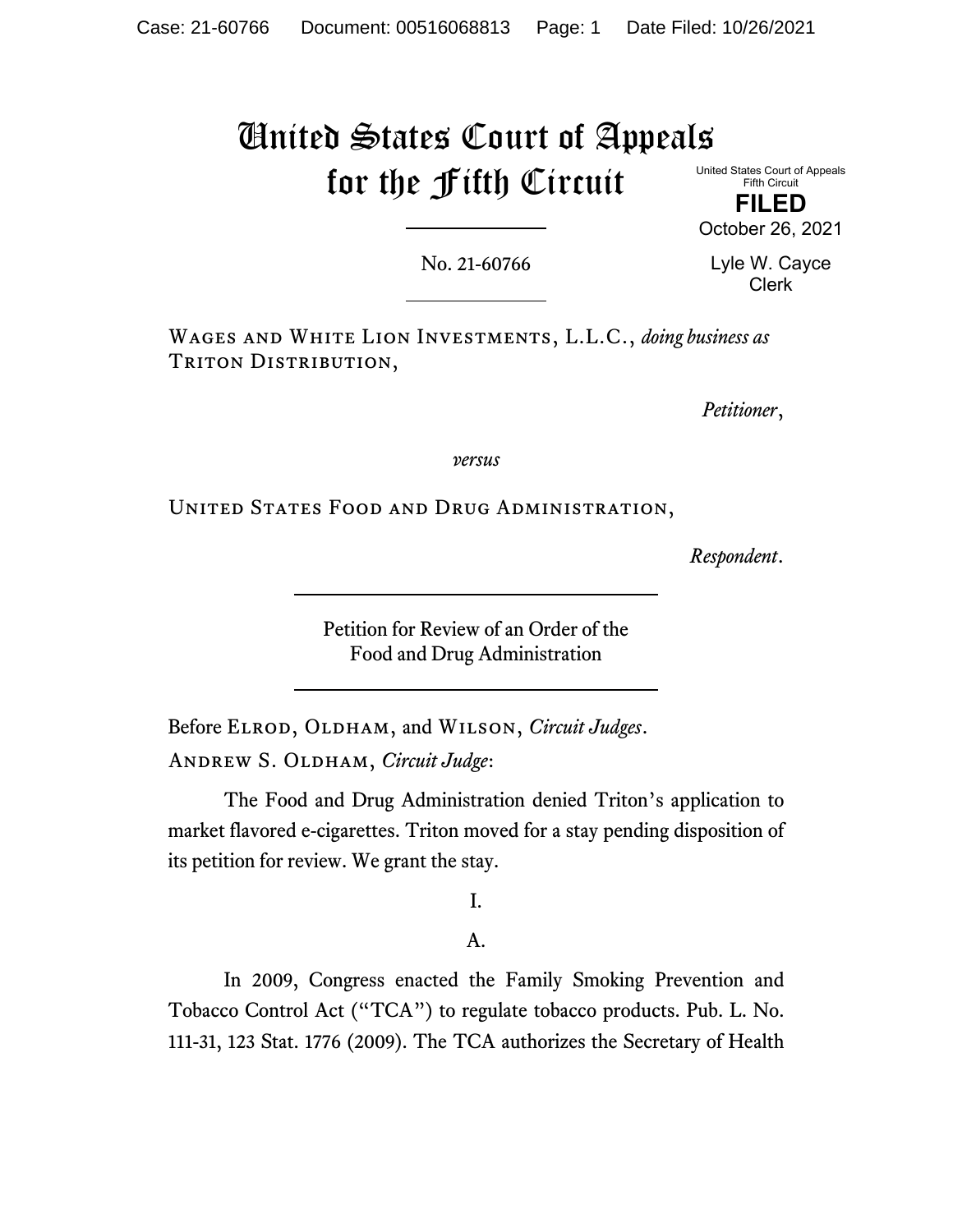and Human Services to implement the Act through the Food and Drug Administration ("FDA"). *See* 21 U.S.C. §§ 387a(b), 393(d)(2). The TCA prohibits manufacturers from selling any "new tobacco product" without authorization. *See id.* § 387j(a). In 2016, the FDA deemed electronic nicotine delivery systems ("ENDS")—colloquially called "electronic cigarettes" or "e-cigarettes"—a "new tobacco product." 81 Fed. Reg. 28,973 (May 10, 2016) ("Deeming Rule"); *see also Big Time Vapes, Inc. v. FDA*, 963 F.3d 436, 443 (5th Cir. 2020) ("In the TCA, Congress delegated to the Secretary the power to 'deem' which tobacco products should be subject to the Act's mandates."). Thus, the TCA and the Deeming Rule generally prohibited the marketing of e-cigarettes.

 This created a serious and obvious problem because, by the time the FDA got around to issuing the Deeming Rule, manufacturers were widely marketing e-cigarettes throughout the United States. To avoid an overnight shutdown of the entire e-cigarette industry, the FDA delayed enforcement of the Deeming Rule. Then the FDA forced e-cigarette makers to meet a series of requirements and staggered deadlines to keep their products on the market.

 As relevant here, the FDA required e-cigarette manufacturers to submit premarket tobacco applications ("PMTAs"). The PMTA process is "onerous," to put it mildly. *See Big Time Vapes*, 963 F.3d at 439 ("The PMTA process is onerous, requiring manufacturers to gather significant amounts of information."). A manufacturer must submit to the FDA information on the product's health risks, ingredients, and manufacturing process. The manufacturer also must include samples of the product and its proposed labeling. 21 U.S.C. § 387j(b)–(c).

 In the months and years following the Deeming Rule, the FDA moved its regulatory goalposts in at least two important ways. First, it moved the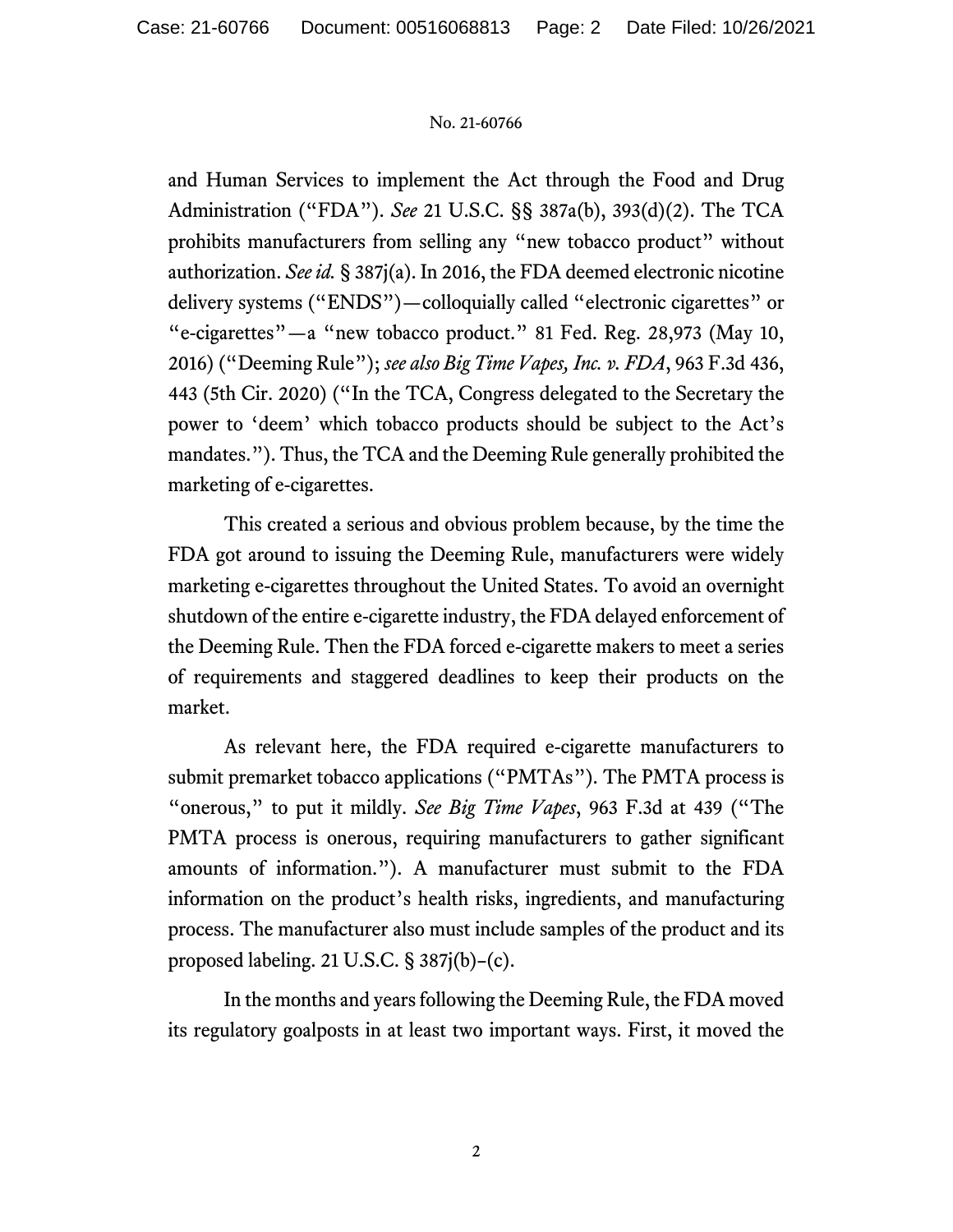PMTA deadline. Originally, the FDA demanded that all PMTAs must be filed within 24 months of the Deeming Rule—*i.e.*, by 2018. The FDA later purported to extend the PMTA deadline to 2022. But then, in response to litigation from anti-smoking groups, the FDA moved the deadline up to September 9, 2020. Second, and crucial to this case, the FDA changed the regulatory requirements for PMTAs. Initially, the FDA's guidance stated that "in general, FDA does not expect that applicants will need to conduct long-term studies to support an application." A.74; *see also* A.92 (same). As Triton's case illustrates, however, the FDA later changed its mind and required the very thing it said it would not—namely, long-term studies of ecigarettes.

# B.

 Wages and White Lion Investments, LLC, doing business as Triton Distribution ("Triton"), is a Texas-based manufacturer of e-cigarettes. Some of its e-cigarette products have been on the market since August 4, 2016—before the Deeming Rule's effective date. Triton submitted a timely PMTA for certain flavored e-cigarettes. So did many other e-cigarette manufacturers.

 On August 26, 2021, the FDA announced that it would deny the PMTAs for 55,000 flavored e-cigarettes. In its press release, the FDA explained that it would do so because it "likely" needed evidence from longterm studies to grant a PMTA for flavored e-cigarettes. Less than a week after the FDA changed its regulatory requirements, Triton submitted a letter stating that it intended to conduct long-term studies of its products.

 About two weeks later, on September 14, the FDA issued a marketing denial order ("Order") to Triton. *See* 21 U.S.C. § 387j(c)(2). The FDA acknowledged that it did not consider Triton's letter in its determination because the FDA "received [the letter] near the completion of scientific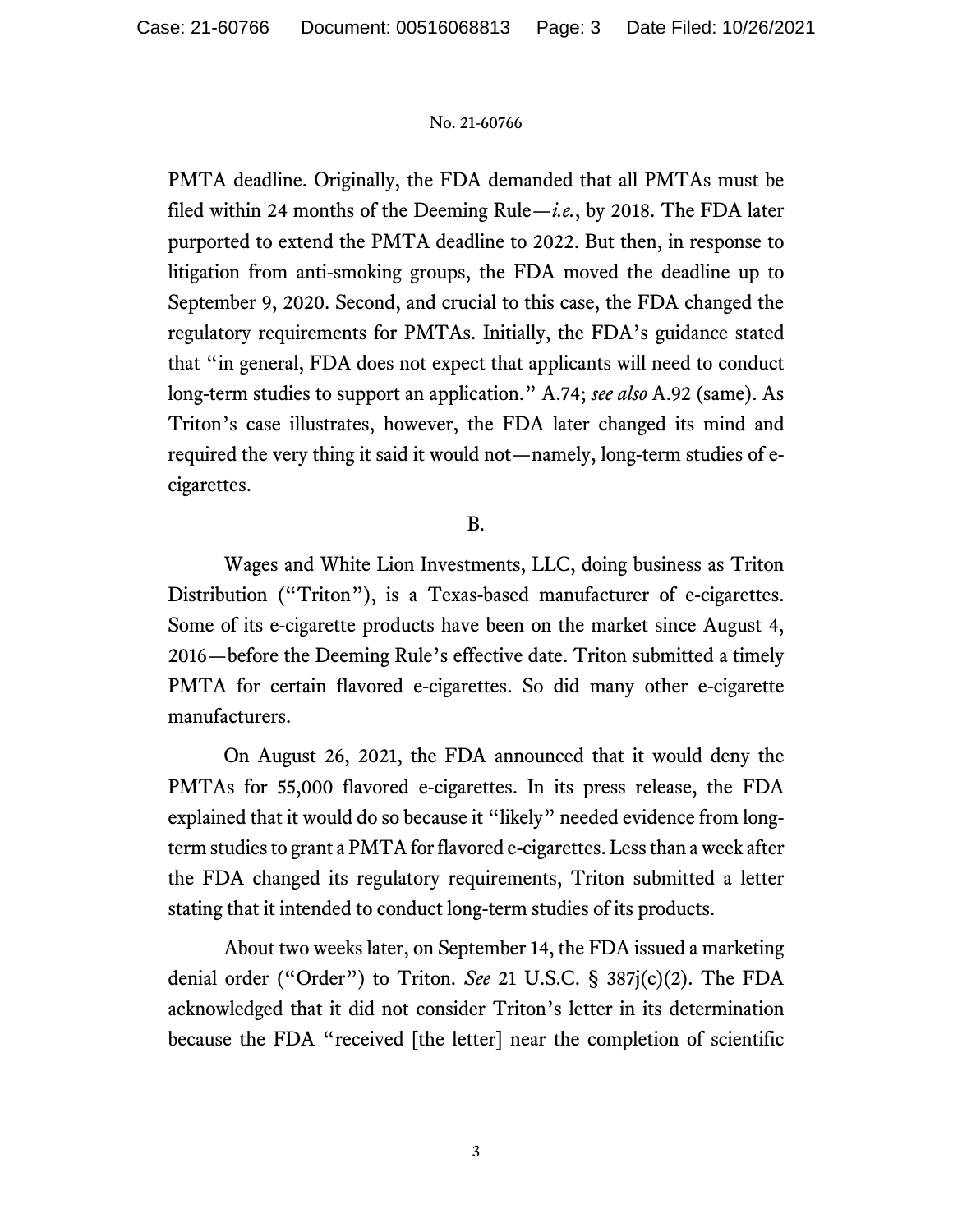review." A.14–15. The "key basis" for the denial, wrote the FDA, was that Triton's PMTA lacked "robust and reliable evidence" from long-term studies, such as a "randomized controlled trial," a "longitudinal cohort study," or "other evidence . . . evaluat[ing] the impact of the new flavored vs. Tobacco-flavored products on adult smokers' switching or cigarette reduction over time." A.49.

 Triton then petitioned for review and moved to stay the Order pending that review.<sup>1</sup> We granted a temporary administrative stay to prevent the FDA from shutting down Triton's business. Now we enter a full stay pending disposition of Triton's petition.

## II.

 For a stay pending review, we must consider four factors: (1) whether the requester makes a strong showing that it's likely to succeed on the merits; (2) whether the requester will be irreparably injured without a stay; (3) whether other interested parties will be irreparably injured by a stay; and (4) where the public interest lies. *Nken v. Holder*, 556 U.S. 418, 426 (2009). "The first two factors are the most critical." *Valentine v. Collier*, 956 F.3d 797, 801 (5th Cir. 2020) (per curiam). "'The party seeking the stay bears the burden of showing its need.'" *Tex. League of United Latin Am. Citizens v. Hughs*, 978 F.3d 136, 143 (5th Cir. 2020) (quoting *Clinton v. Jones*, 520 U.S. 681, 708 (1997)); *see also Nken*, 556 U.S. at 433–34 ("The party requesting a stay bears the burden of showing that the circumstances justify an exercise of that discretion."). Triton has met its burden: The first three factors support a stay, while the fourth is at worst neutral.

<sup>&</sup>lt;sup>1</sup> Triton did not first ask the FDA for a stay. But it's common ground that it would have been "impracticable" for Triton to do so. *See* FED. R. APP. P. 18(a)(2)(i).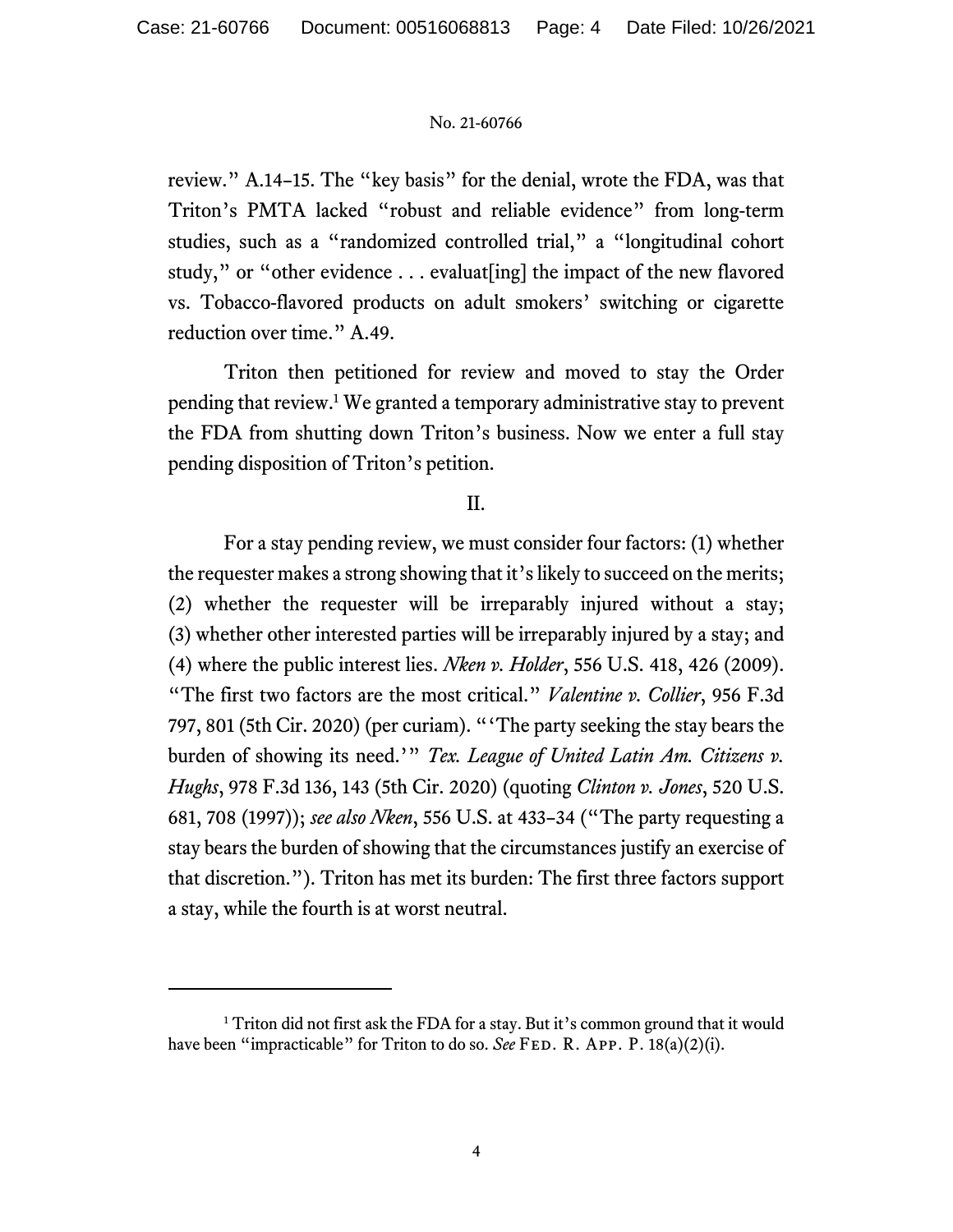## A.

 First, likelihood of success. The Administrative Procedure Act ("APA") directs courts to "hold unlawful and set aside agency action[s]" that are "arbitrary, capricious, an abuse of discretion, or otherwise not in accordance with law." 5 U.S.C. § 706(2). "The APA's arbitrary-andcapricious standard requires that agency action be reasonable and reasonably explained." *FCC v. Prometheus Radio Project*, 141 S. Ct. 1150, 1158 (2021). We must not "substitute" our "own policy judgment for that of the agency." *Ibid.* Still, we must ensure that "the agency has acted within a zone of reasonableness and, in particular, has reasonably considered the relevant issues and reasonably explained the decision." *Ibid.*; *see also Motor Vehicle Mfrs. Ass'n of U.S., Inc. v. State Farm Mut. Auto. Ins. Co.*, 463 U.S. 29, 43 (1983) ("[T]he agency must examine the relevant data and articulate a satisfactory explanation for its action including a 'rational connection between the facts found and the choice made.'" (quoting *Burlington Truck Lines v. United States*, 371 U.S. 156, 168 (1962))). "Put simply, we must set aside any action premised on reasoning that fails to account for 'relevant factors' or evinces 'a clear error of judgment.'" *Univ. of Tex. M.D. Anderson Cancer Ctr. v. HHS*, 985 F.3d 472, 475 (5th Cir. 2021) (quoting *Marsh v. Or. Nat. Res. Council*, 490 U.S. 360, 378 (1989)).

 In reviewing an agency's action, we may consider only the reasoning "articulated by the agency itself"; we cannot consider *post hoc* rationalizations. *State Farm*, 463 U.S. at 50; *see also DHS v. Regents of the Univ. of Cal.*, 140 S. Ct. 1891, 1909 (2020) ("An agency must defend its actions based on the reasons it gave when it acted."). Our review is "not toothless." *Sw. Elec. Power Co. v. EPA*, 920 F.3d 999, 1013 (5th Cir. 2019). In fact, after *Regents*, it has serious bite. *See* 140 S. Ct. at 1907–15; *see also, e.g.*, *Texas v. Biden*, 10 F.4th 538, 552–57 (5th Cir. 2021) (per curiam); *Biden v. Texas*, No. 21A21, 2021 WL 3732667, at \*1 (U.S. Aug. 24, 2021).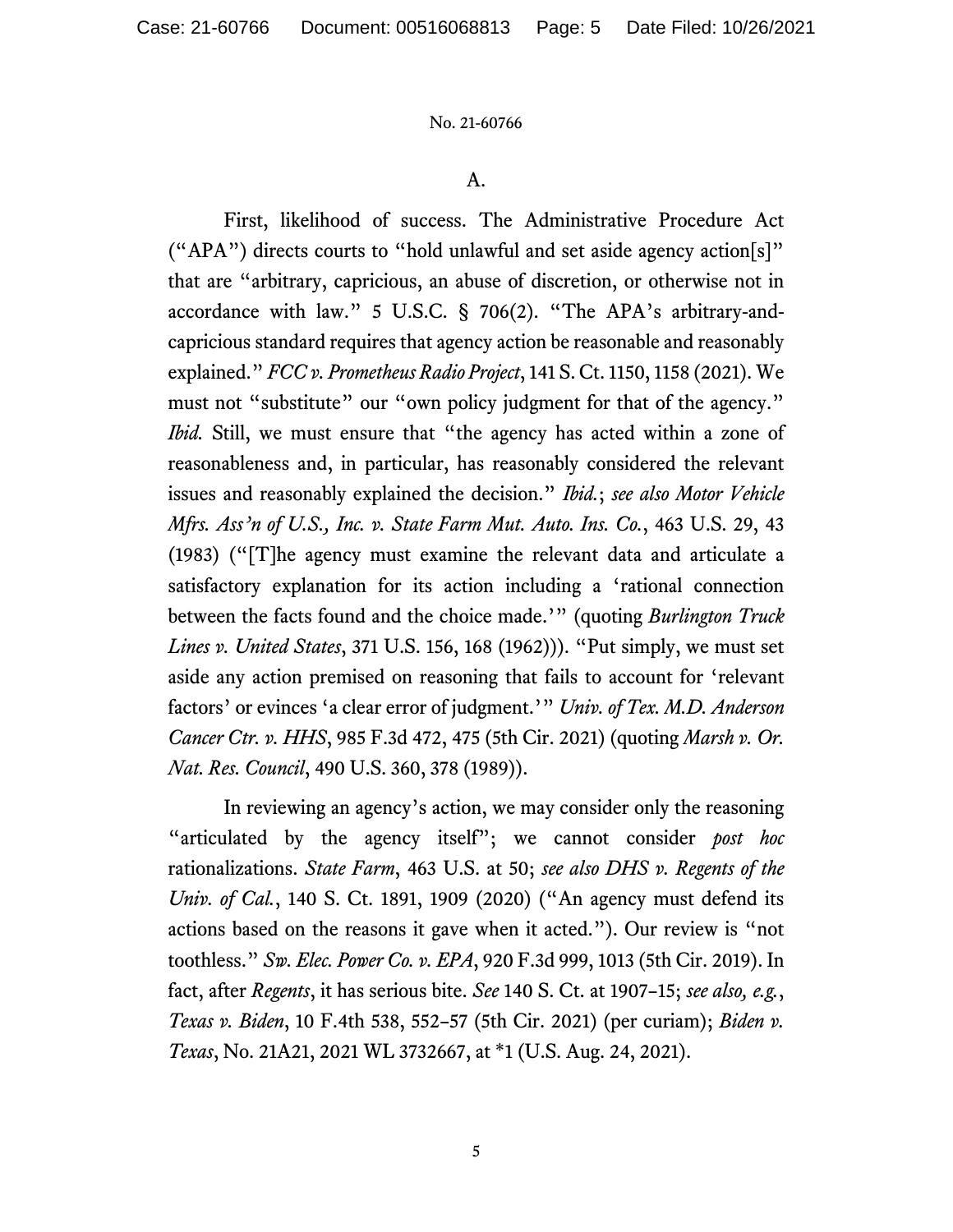Triton has shown a strong likelihood of success on the merits. That's because the FDA failed to "reasonably consider[] the relevant issues and reasonably explain[]" the Order. *Prometheus*, 141 S. Ct. at 1158; *see also Michigan v. EPA*, 576 U.S. 743, 750, 752 (2015) ("[A]gency action is lawful only if it rests on a consideration of the relevant factors" and "important aspect[s] of the problem." (quotation omitted)). The relevant factors the FDA inadequately addressed or explained include: (1) Triton's marketing plan; (2) Triton's reliance interests; (3) less disruptive alternatives; (4) device-type preferences; and (5) evidence on the potential benefits of flavored e-cigarettes. The FDA's counterarguments (6) are unavailing.

1.

 The FDA failed to reasonably consider Triton's proposed marketing plan. The FDA repeatedly stated that a marketing plan is "a critical factor in[] FDA's statutorily required determination." Premarket Tobacco Product Applications and Recordkeeping Requirements, 86 Fed. Reg. 55,300, 55,324 (Oct. 5, 2021) ("Final Rule"); *see also* 84 Fed. Reg. 50,566, 50,581 (Sept. 25, 2019) ("Proposed Rule") ("The applicant's marketing plans . . . will provide input that is *critical* to FDA's determination of the likelihood of changes in tobacco product use behavior, especially when considered in conjunction with other information contained in the application." (emphasis added)); A.45 n.xix ("Limiting youth access and exposure to marketing is a *critical* aspect of product regulation." (emphasis added)); A.45 (Premarket "assessment includes evaluating the appropriateness of the proposed marketing plan."). Here, however, the FDA simply ignored Triton's plan. It stated: "[F]or the sake of efficiency, the evaluation of the marketing plan in applications will not occur at this stage of review, and we have not evaluated any marketing plans submitted with these applications." A.45 n.xix.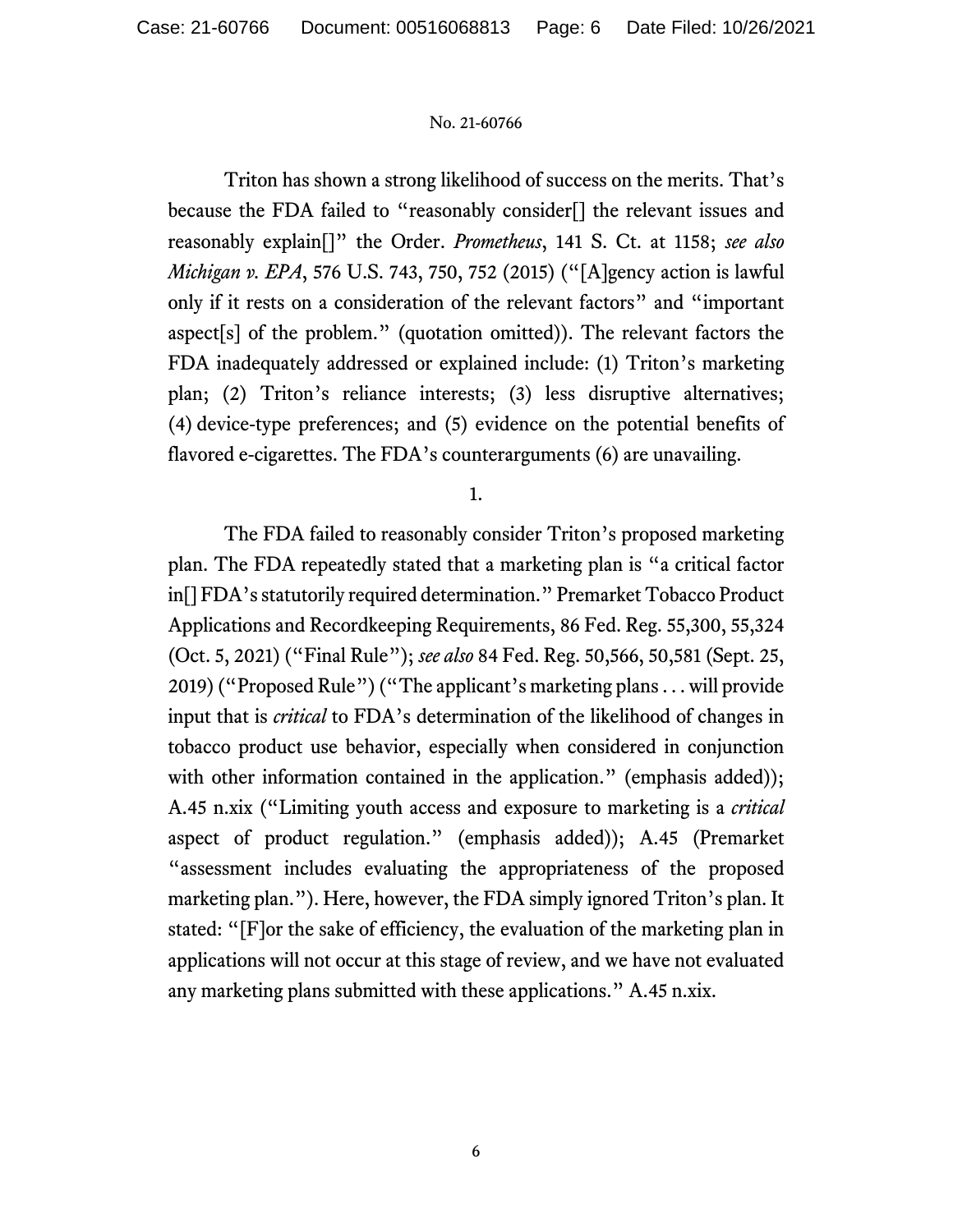The FDA's excuses for ignoring the "critical factor" of Triton's marketing plan are unpersuasive. First, the FDA says it didn't evaluate Triton's plan for "the sake of efficiency." *Ibid.* But "efficiency" is no substitute for "reasoned decisionmaking." *Michigan*, 576 U.S. at 750; *see also Judulang v. Holder*, 565 U.S. 42, 64 (2011) (emphasizing that "cheapness alone cannot save an arbitrary agency policy").

 Second, the FDA claimed that its purported expertise and experience showed that no marketing plan would be sufficient, so it stopped looking:

It is theoretically possible that significant mitigation efforts could adequately reduce youth access and appeal such that the risk for youth initiation would be reduced. However, to date, none of the ENDS PMTAs that FDA has evaluated have proposed advertising and promotion restrictions that would decrease appeal to youth to a degree significant enough to address and counter-balance the substantial concerns, and supporting evidence, discussed above regarding youth use. Similarly, we are not aware of access restrictions that, to date, have been successful in sufficiently decreasing the ability of youth to obtain and use ENDS.

A.45 n.xix. This statement is insufficient. For one thing, it's unreasonable for the FDA to stop looking at proposed plans because past ones have been unpersuasive. That's like an Article III judge saying that she stopped reading briefs because she previously found them unhelpful.

 For another, reliance on expertise and experience, like efficiency, is no substitute for "reasoned decisionmaking." *Michigan*, 576 U.S. at 750. Of course, "[a]gencies . . . have expertise and experience in administering their statutes that no court can properly ignore." *Judulang*, 565 U.S. at 53. But here that hurts, not helps, the FDA. That's because experience and expertise bring responsibility: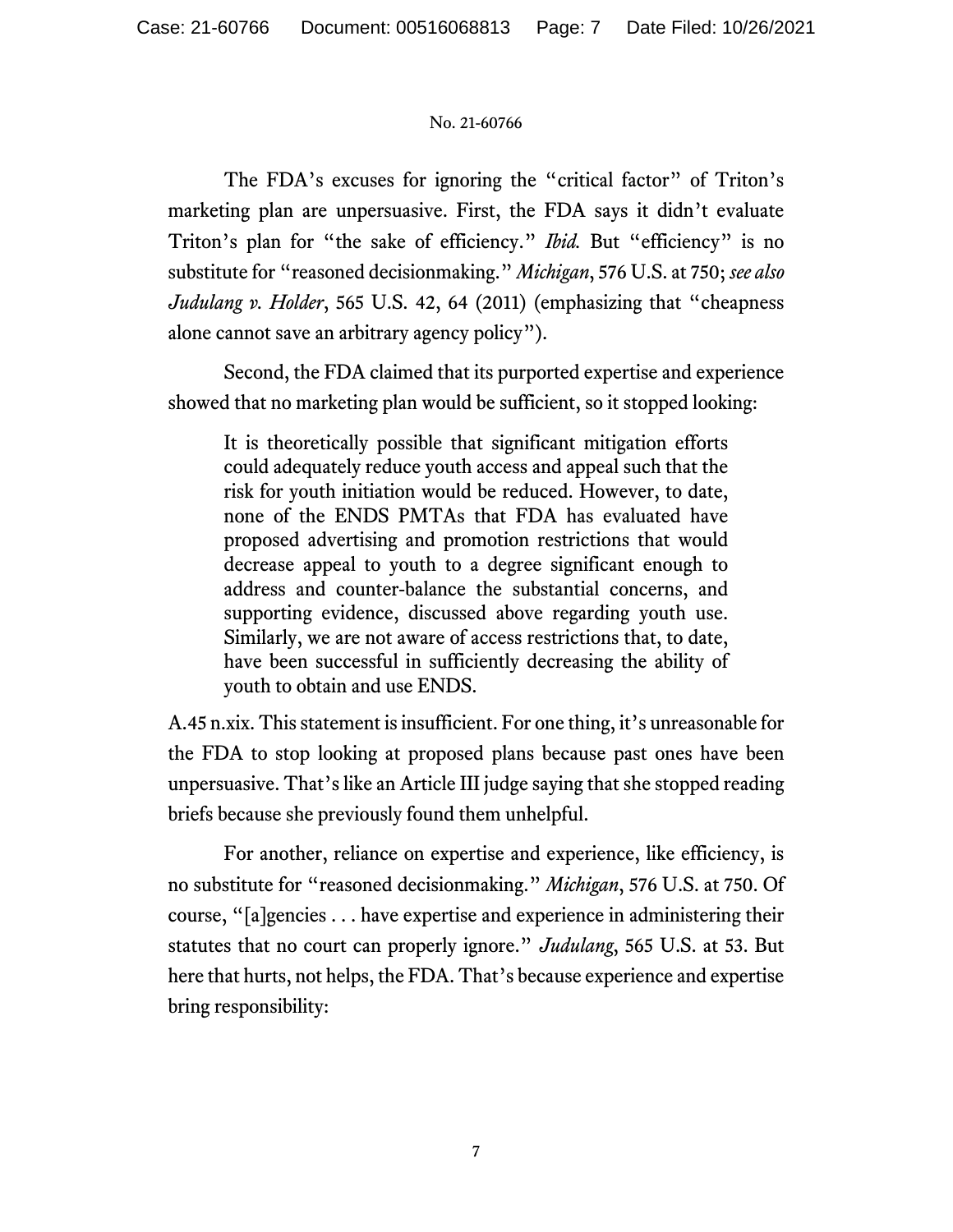[A]n agency's "experience and expertise" presumably enable the agency to provide the required explanation, but they do not substitute for the explanation, any more than an expert witness's credentials substitute for the substantive requirements applicable to the expert's testimony under [Federal Rule of Evidence] 702. The requirement of explanation presumes the expertise and experience of the agency and still demands an adequate explanation in the particular matter.

*CS Wind Viet. Co., Ltd. v. United States*, 832 F.3d 1367, 1377 (Fed. Cir. 2016) (citations omitted).

 The FDA did not meet its obligation. Its statement on marketing plans is conclusory, unsupported, and thus wholly insufficient. *See, e.g.*, *United Techs. Corp. v. U.S. Dep't of Def.*, 601 F.3d 557, 562 (D.C. Cir. 2010) ("We do not defer to the agency's conclusory or unsupported suppositions." (quotation omitted)); *Texas v. Biden*, 10 F.4th at 556 (collecting cases).2 This "omission alone [likely] renders [the FDA's] decision arbitrary and capricious." *Regents*, 140 S. Ct. at 1913.

# 2.

 The FDA also failed to reasonably consider Triton's legitimate reliance interests. Between the Deeming Rule's effective date and the deadline for PMTAs, the FDA held public meetings and issued guidance on

 $2^2$  The FDA's failure to meaningfully consider Triton's marketing plan is even more unreasonable because part of Triton's plan was endorsed by a former FDA commissioner. *See* Statement from FDA Commissioner Scott Gottlieb, M.D., On Proposed New Steps to Protect Youth by Preventing Access to Flavored Tobacco Products and Banning Menthol in Cigarettes (Nov. 15, 2018) ("The changes I seek would protect kids by having all flavored ENDS products (other than tobacco, mint and menthol flavors or non-flavored products) sold in age-restricted, in-person locations and, if sold online, under heightened practices for age verification."); *ibid.* (calling some of Triton's proposed marketing restrictions "best practices").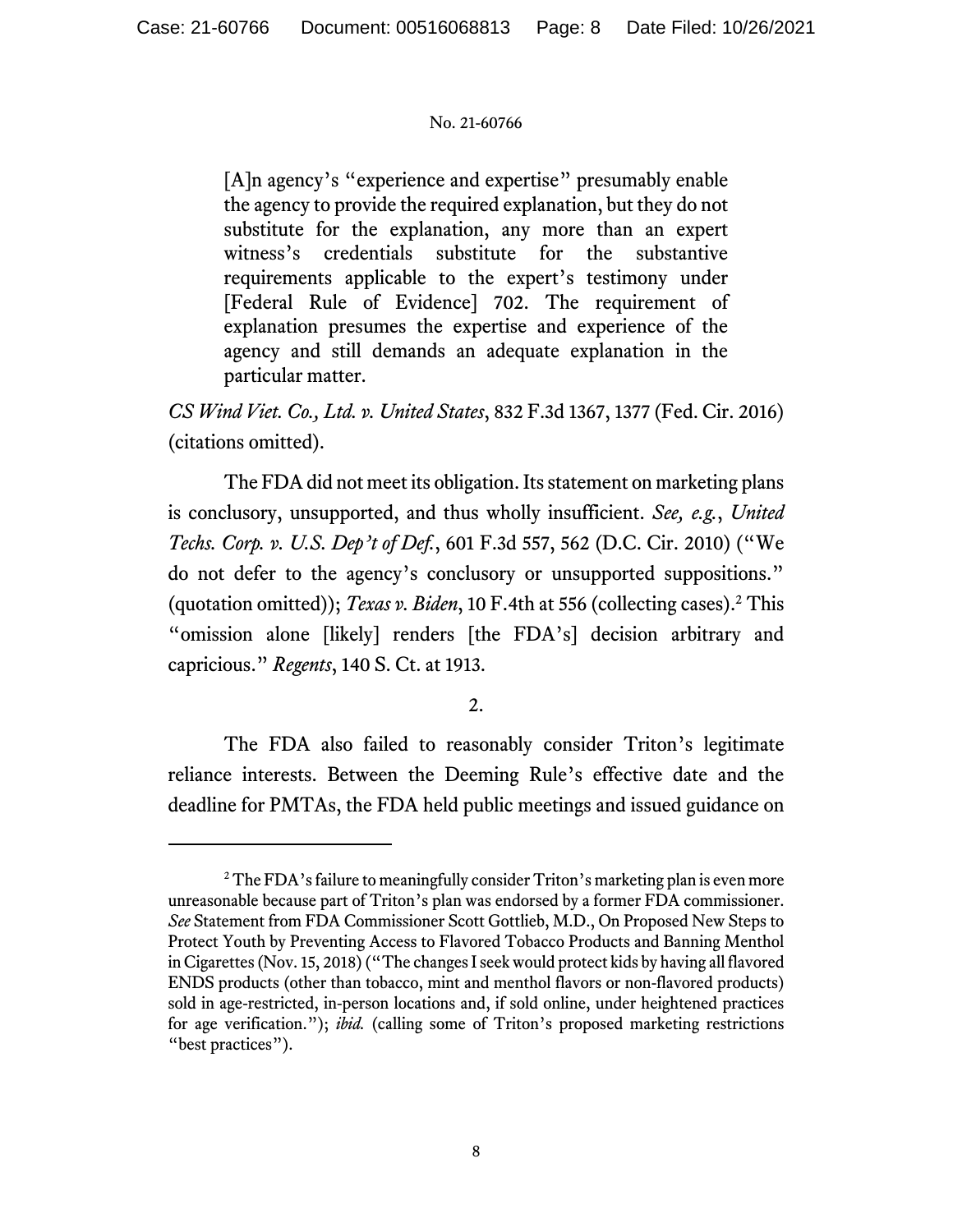how e-cigarette manufacturers could get premarket authorization. In its "final guidance," the FDA stated that it did not "expect" that tobacco manufacturers would need to conduct long-term studies to support their PMTA. *See, e.g.*, A.73–74; A.92; *see also Nicopure Labs, LLC v. FDA*, 944 F.3d 267, 282 (D.C. Cir. 2019) ("The FDA has expressed willingness to accept scientific literature reviews instead of commissioned studies in support of e-cigarette applications in appropriate circumstances."). The FDA's expectation did not deviate in its Proposed Rule issued before the Order or the Final Rule issued a couple weeks after the Order. *See* Final Rule, 86 Fed. Reg. at 55,387 ("FDA does not expect that long-term clinical studies will need to be conducted for each PMTA; instead, it expects that it should be able to rely on other valid scientific evidence to evaluate some PMTAs."); Proposed Rule, 84 Fed. Reg. at 50,619 (similar). Many e-cigarette companies relied on the FDA's repeated insistence that it did "not expect that applicants will have to conduct long-term studies to support an application" and did not perform or submit such evidence. A.74.

Then the FDA "pull[ed] a surprise switcheroo on regulated entities." *Env't Integrity Project v. EPA*, 425 F.3d 992, 996 (D.C. Cir. 2005) (Sentelle, J.); *accord Azar v. Allina Health Servs.*, 139 S. Ct. 1804, 1810 (2019) (citing the "surprise switcheroo" doctrine). Almost a year after the PMTA deadline, the FDA issued its first marketing denial orders for various flavored e-cigarettes and announced that it required the very studies it originally expected it didn't need. *See* Press Release, FDA Denies Marketing Applications for About 55,000 Flavored E-Cigarette Products for Failing to Provide Evidence They Appropriately Protect Public Health (Aug. 26, 2021). It explained: "[T]he evidence of benefits to adult smokers for such products would likely be in the form of a randomized controlled trial or longitudinal cohort study, although the agency does not foreclose the possibility that other types of evidence could be adequate if sufficiently robust and reliable" and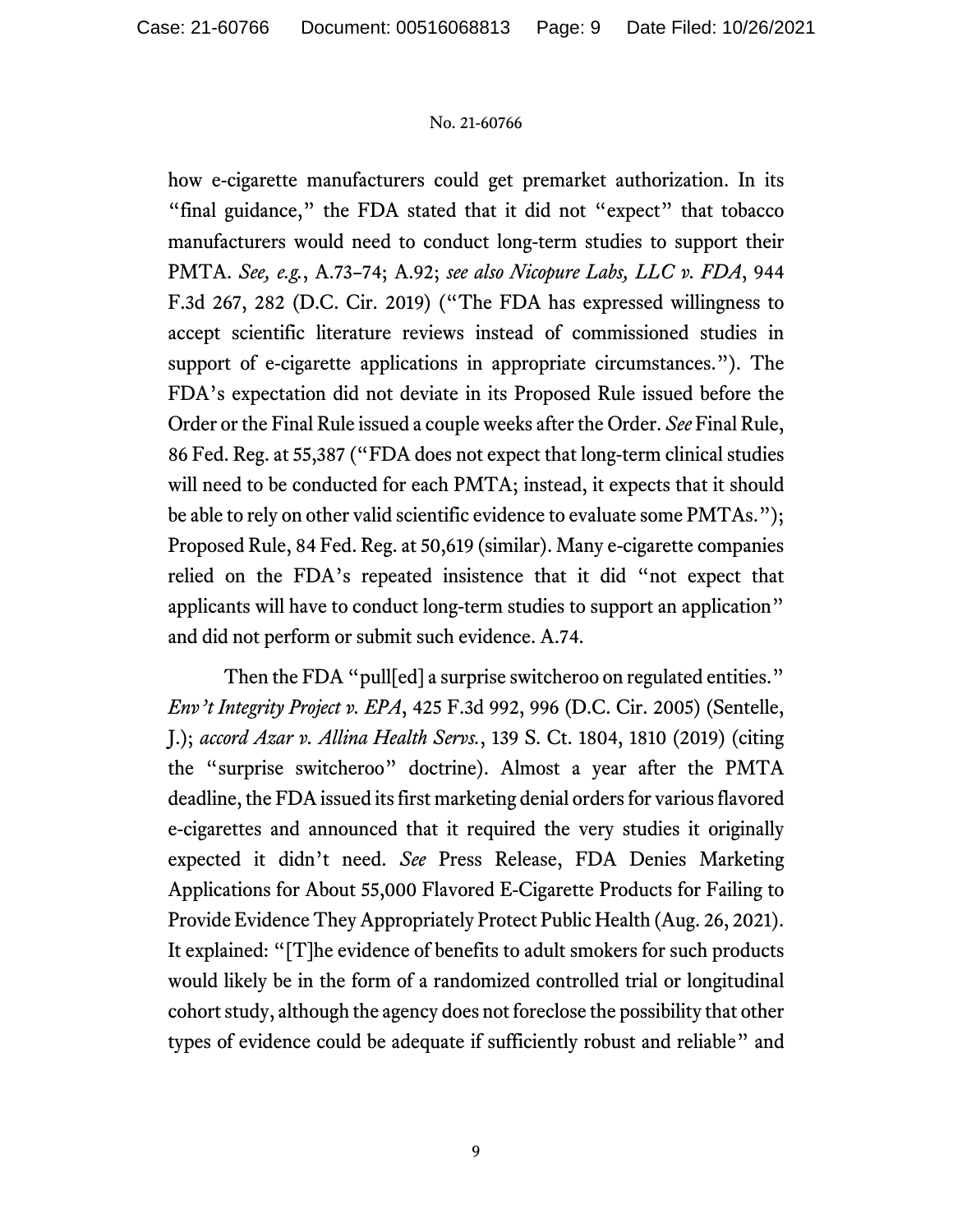performed over time. *Ibid.* About two weeks later, the FDA maintained its long-term-study requirement in the Order denying Triton premarket authorization. *See* A.49; A.37 (materially identical language to Press Release). Despite the radical difference, the FDA never mentioned, let alone reasonably considered, whether e-cigarette manufacturers, like Triton, could've reasonably relied on the FDA's prior meetings and guidance.

The law requires more. "When an agency changes course, . . . it must be cognizant that longstanding policies may have engendered serious reliance interests that must be taken into account." *Regents*, 140 S. Ct. at 1913 (quotation omitted). This does not mean that the FDA could not have "determine[d], in the particular context before it, that other interests and policy concerns outweigh any reliance interests. Making that difficult decision was the agency's job, but the agency failed to do it." *Id.* at 1914. This reinforces that the Order was likely arbitrary, capricious, or otherwise unlawful.

## 3.

 The FDA insufficiently addressed alternatives to issuing the Order as well. "[W]hen an agency rescinds [or alters] a prior policy[,] its reasoned analysis must consider the alternatives that are *within the ambit of the existing policy*." *Regents*, 140 S. Ct. at 1913 (emphasis added) (quotation omitted). While considering less disruptive alternatives, the FDA "was required to assess whether there were reliance interests, determine whether they were significant, and weigh any such interests against competing policy concerns." *Id.* at 1915. The FDA did not consider alternatives when changing from its no-long-term-studies-necessary policy to its apparent long-term-studiesrequired policy.

 And even if the FDA did, it failed to adequately assess reliance interests. "So it would be impossible for the [Order] to properly weigh the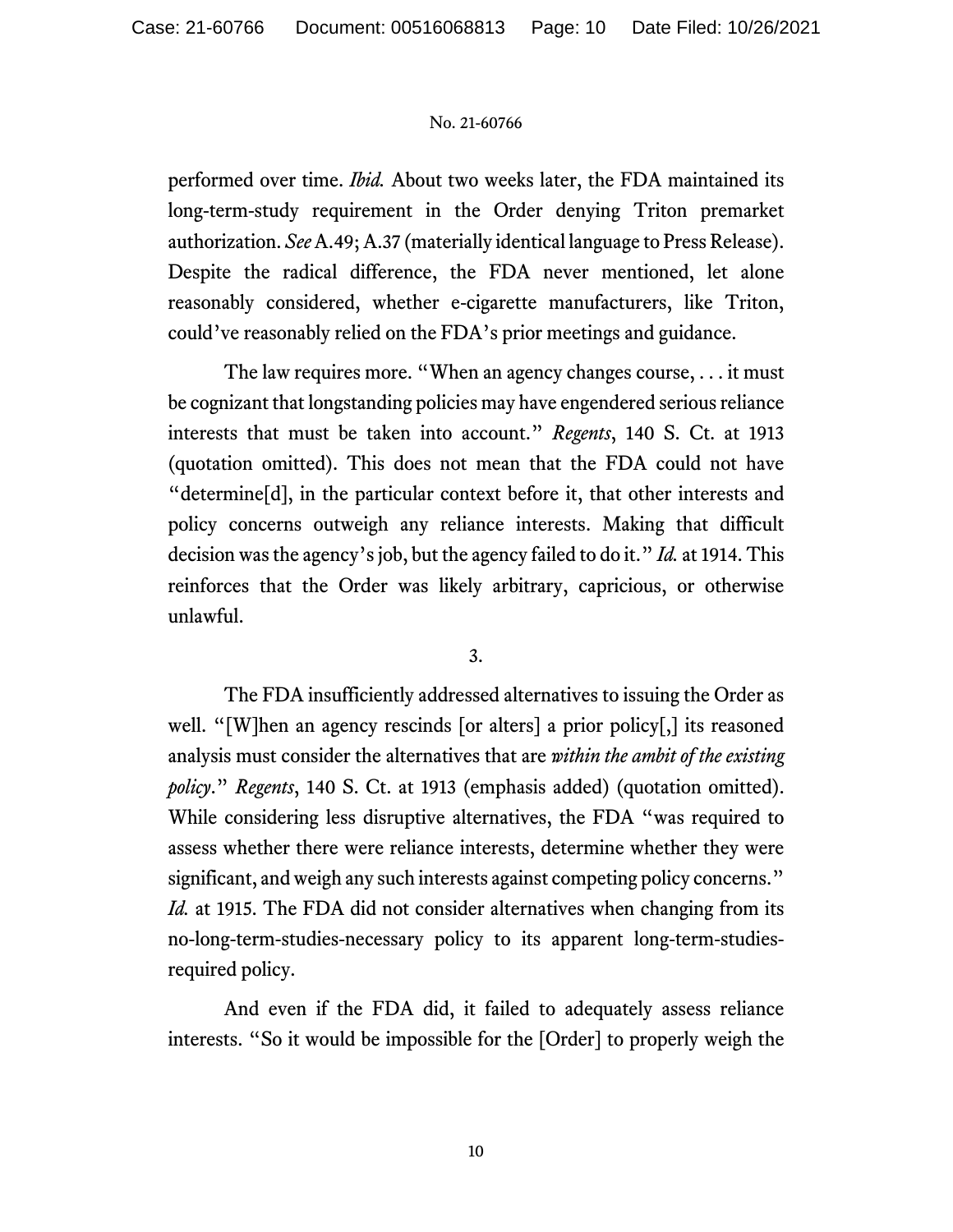relevant interests against competing policy concerns while considering alternatives." *Texas v. Biden*, 10 F.4th at 555.

4.

 The FDA also failed to adequately address Triton's contention that its reusable e-cigarette will reduce youth popularity compared to disposable e-cigarettes. In January 2020 guidance, the FDA found that "youth overwhelmingly prefer [disposable] ENDS products" because they "are easy to conceal" and "can be used discreetly." Enforcement Priorities for Electronic Nicotine Delivery Systems and Other Deemed Products on the Market Without Premarket Authorization; Guidance for Industry; Availability, 85 Fed. Reg. 720, 722 (Jan. 7, 2020). By contrast, the FDA found in the Order that the type of system didn't matter. Specifically, the FDA found that "preference for device types and popularity of certain styles is likely fluid and affected by the marketplace" and "that the removal of one flavored product option prompted youth to migrate to another ENDS type that offered the desired flavor option, underscoring the fundamental role of flavor in driving appeal." A.42.

 Because its "new policy rest[ed] upon factual findings that contradict those which underlay its prior policy," the FDA had to provide "a more detailed justification." *FCC v. Fox Television Stations, Inc.*, 556 U.S. 502, 515 (2009). The FDA initially said that *disposable* e-cigarettes pose risks to youths. When Triton said that concern doesn't apply to its *reusable* ecigarettes, the FDA turned around and ignored its prior disposable-reusable distinction. The FDA failed to adequately explain this change. This further reinforces that the Order is likely arbitrary, capricious, or otherwise unlawful.

5.

 In announcing its rule that the manufacturer must provide long-term studies to get approval for flavored e-cigarettes, the FDA resorted entirely to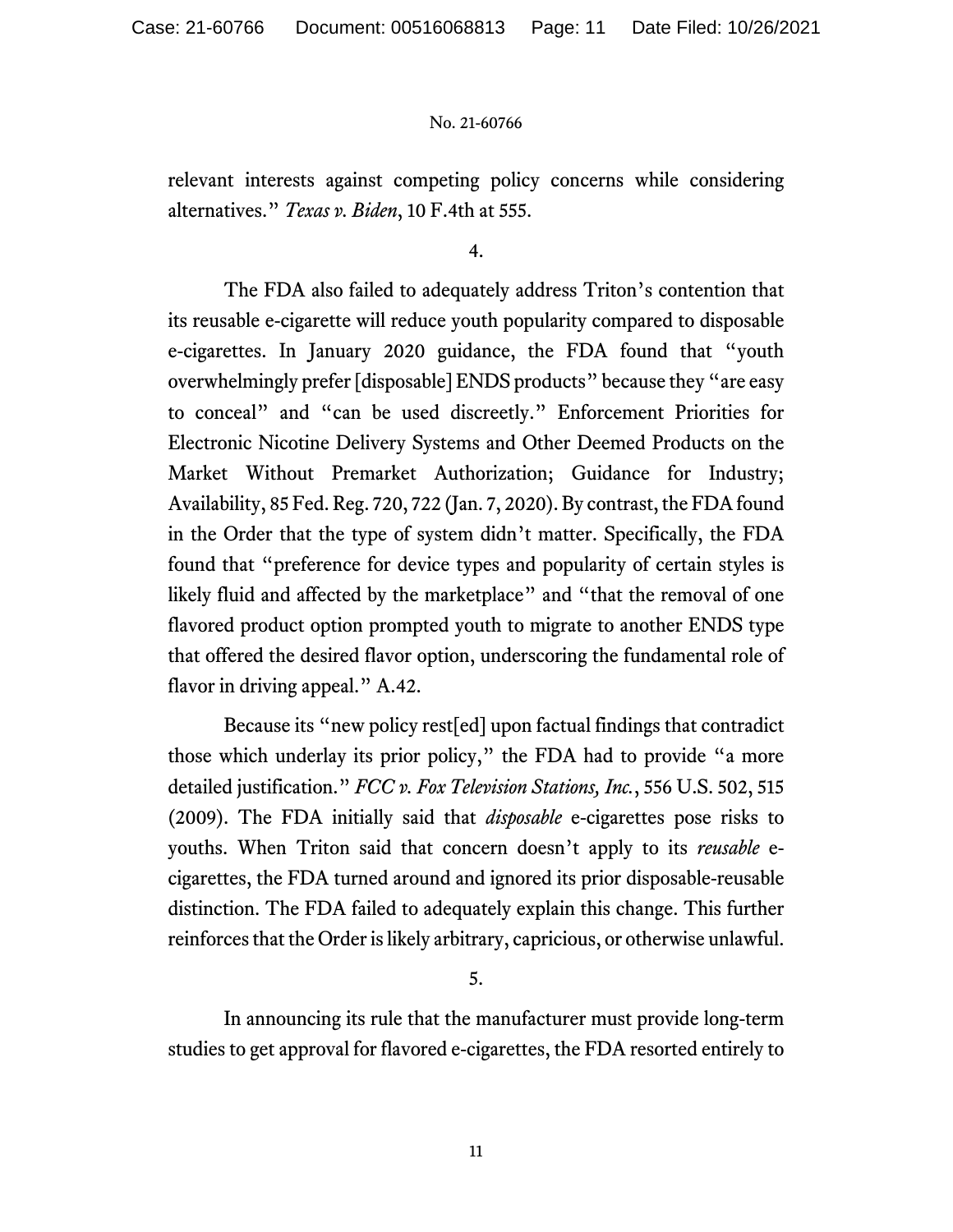experience and expertise from reviewing applications other than Triton's PMTA. *See* A.45. In so doing, the FDA used "generalized language to reject" Triton's PMTA. *See Siddiqui v. Holder*, 670 F.3d 736, 744 (7th Cir. 2012) ("Where, as here, the agency uses only generalized language to reject the evidence, we cannot conclude that the decisions rest on proper grounds."). The consequence is that the FDA failed to reasonably consider relevant issues that *Triton* brought up in its PMTA but that others might not have.

 The FDA responded to much of Triton's evidence for the first time before our court. But "[i]t is a fundamental precept of administrative law that an administrative agency cannot make its decision first and explain it later." *Texas v. Biden*, 10 F.4th at 558–59; *see also Sherley v. Sebelius*, 689 F.3d 776, 784 (D.C. Cir. 2012) (Sentelle, C.J.) ("The failure to respond to comments is significant only insofar as it demonstrates that the agency's decision was not based on a consideration of the relevant factors." (quotation omitted)); *Circus Circus Casinos, Inc. v. NLRB*, 961 F.3d 469, 476 (D.C. Cir. 2020) ("New rules set through adjudication must meet the same standard of reasonableness as notice and comment rulemaking." (citing *Allentown Mack Sales & Serv., Inc. v. NLRB*, 522 U.S. 359, 374 (1998))).

 For example, Triton urged the FDA to consider a 2015 survey of 20,000 e-cigarette users showing that nearly a third of the respondents "started out using tobacco or menthol flavors" and then began using other flavored e-cigarettes. A.296. Similarly, Triton asserted that flavored ecigarettes "could serve an important role in transitioning existing adult users away from more harmful, combustible cigarette products." *Ibid.* But in the Order, the FDA ignored the first point altogether and gave the second short shrift. The FDA cannot cure those deficiencies by offering *post hoc* rationalizations before our court. The very fact that the FDA perceived the need to rehabilitate its Order with new and different arguments before our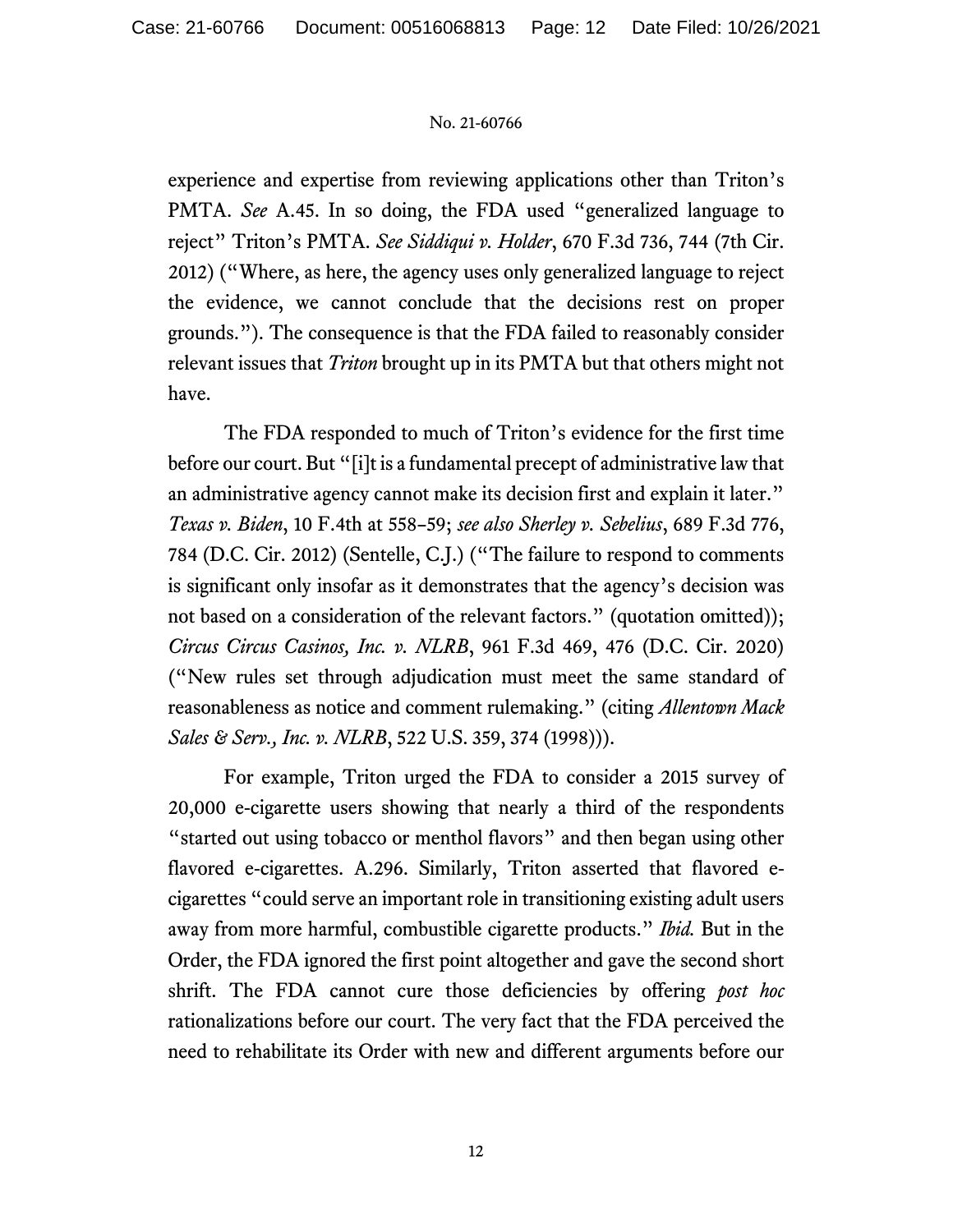court underscores that the Order itself omitted a reasoned justification for the agency's action. This further confirms that the Order is likely arbitrary, capricious, or otherwise unlawful.

6.

The FDA makes four other counterarguments. They fail.

 First, the FDA argues that its consistency "in reviewing other manufacturers' similar applications to market flavored e-cigarette products is a hallmark of good government, not a reason to fault the agency." Opp. at 23 (citation omitted). Consistency is great—but only when the agency is consistently following the law. As the Supreme Court has made clear: "Arbitrary agency action becomes no less so by simple dint of repetition." *Judulang*, 565 U.S. at 61; *see also ibid.* ("[L]ongstanding capriciousness receives no special exemption from the APA.").

 Second, the FDA insists that the reasoning in the Order is consistent with its prior guidance. According to the FDA, it didn't make a rule requiring long-term studies because it left open that "other types of evidence could be adequate[] and will be evaluated on a case-by-case basis." A.37.

 But the administrative record makes clear that the FDA now requires direct evidence through studies performed "over time" for flavored ecigarettes. A.46; *see also, e.g.*, A.37 n.vi; A.47 n.xxiii. And it's clear the FDA expressly rejected reliance on evidence it approved of in its pre-Order guidance, such as observational and consumer-perception studies. *Compare* A.46–47, *with* A.99. The FDA did not have to completely flip flop for there to be a change in position. *Cf. Sw. Airlines Co. v. Fed. Energy Regul. Comm'n*, 926 F.3d 851, 856 (D.C. Cir. 2019) ("A full and rational explanation becomes especially important when, as here, an agency elects to shift its policy or depart from its typical manner of administering a program." (quotation omitted)). It is enough that the FDA's guidance indicated long-term studies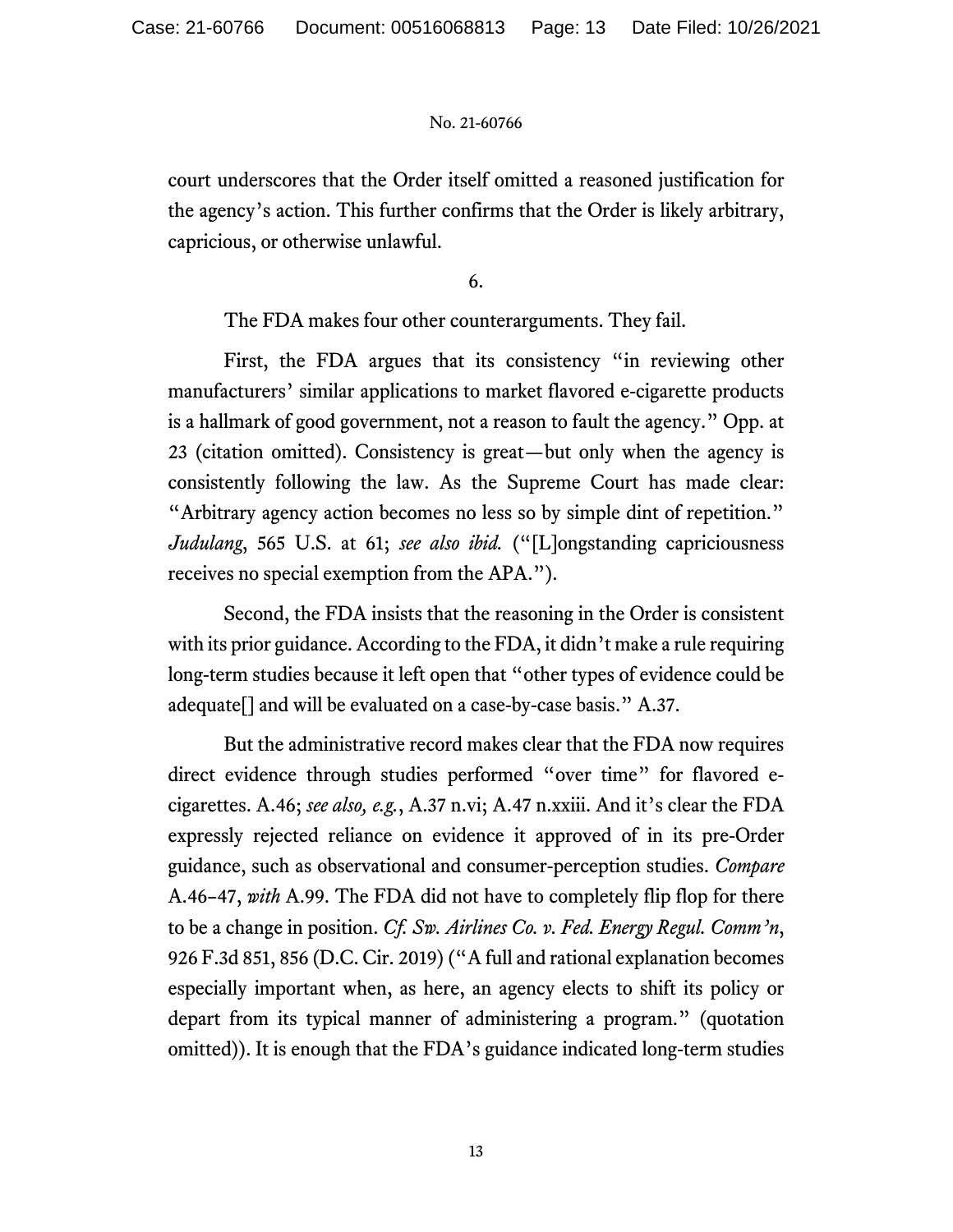were likely unnecessary, while the FDA's Order at the very least created a strong presumption that such evidence is required.

 Plus, if we accepted the FDA's current position that it did not acknowledge a change in policy in the Order, then the Order would obviously be arbitrary and capricious. That's because "[w]hen an agency changes its existing position, it . . . must at least display awareness that it is changing position and show that there are good reasons for the new policy." *Encino Motorcars, LLC v. Navarro*, 136 S. Ct. 2117, 2125–26 (2016) (quotation omitted); *see also id.* at 2126 (explaining that an "unexplained inconsistency in agency policy is a reason for holding an [action] to be an arbitrary and capricious change from agency practice" (quotation omitted)); *Fox*, 556 U.S. at 515 ("[T]he requirement that an agency provide reasoned explanation for its action would ordinarily demand that it display awareness that it *is* changing position. An agency may not . . . depart from a prior policy *sub silentio*."). It would be impossible for the FDA to display awareness that it was changing position if it believed it wasn't.

 Third, the FDA argues that Triton should not have relied on the agency's pre-Order guidance. This is because, the FDA claims, 21 U.S.C. § 387j(c)(5) "directs FDA to make that finding based on 'clinical investigations by experts qualified by training and experience to evaluate the tobacco product' or other 'valid scientific evidence' that FDA determines is sufficient." Opp. at 19; *see also id.* at 20 (The "2019 guidance does not and could not relax the statute's requirements."). Of course, an agency cannot issue guidance on the meaning of a statute, encourage its regulated entities to rely on the guidance, and then blame *the statute* for pulling the rug out from under the entities. And in any event, the FDA mischaracterizes  $\S 387j(c)(5)$ . Paragraph (5) does not require the FDA to base *all* of its appropriate-for-theprotection-of-the-public-health findings on long-term studies; instead, it requires the FDA to base its decision on "well-controlled investigations"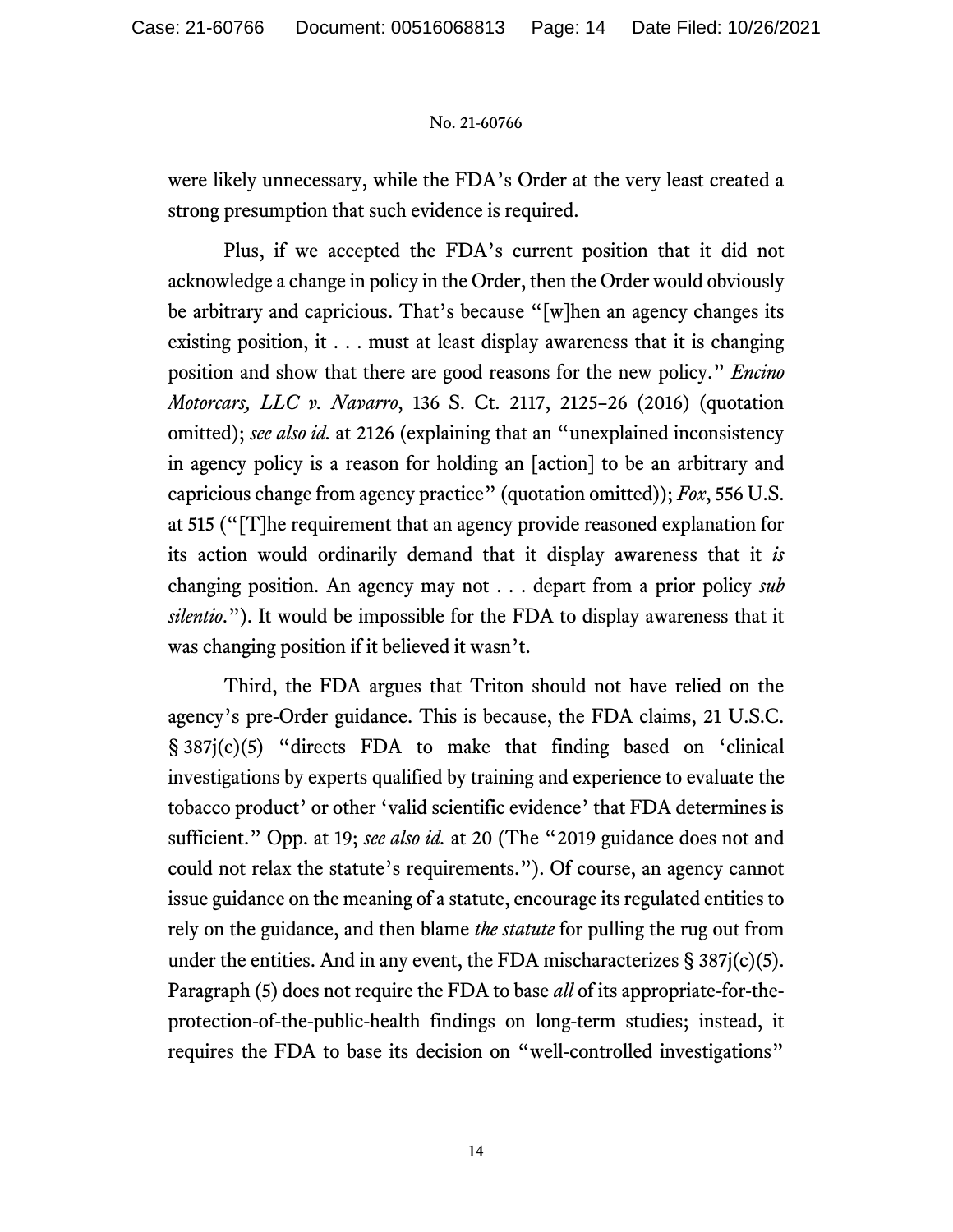"*when appropriate*" and provides that those investigations "*may* include 1 or more *clinical* investigations." 21 U.S.C. § 387j(c)(5)(A) (emphases added). And the consideration of other "valid scientific evidence" is likewise discretionary. *See id.* § 387j(c)(5)(B) ("may authorize"). The FDA's "final guidance" reflected its "expect[ation]" that, at the time, it would not deem it "appropriate" to base its decision on long-term studies. A.74; A.92. The guidance also stated that the FDA would consider the type of evidence Triton presented "valid scientific evidence." So of course, the statute might have *permitted* the FDA to demand the evidence it ultimately did. But it does not follow that the statute *required* the FDA to jettison the guidance it previously offered regulated entities.

 Fourth and last, the FDA argues that Triton's reliance interests shouldn't matter because Triton has been breaking the law and the FDA's non-enforcement was entirely discretionary. *Regents* squarely forecloses this argument. There, the Department of Homeland Security ("DHS") tried to rescind the Deferred Action for Childhood Arrivals ("DACA") program because of "the Attorney General's conclusion that DACA was unlawful." *Regents*, 140 S. Ct. at 1910. The United States argued that justified ignoring potential reliance interests. *Id.* at 1913–14. The Supreme Court rejected that argument. *Ibid.* The Court instead required reasonable consideration of the relevant issues and the "important aspects of the problem." *Id.* at 1910 (quotation omitted). That was because, the Court explained, "deciding how best to address a finding of illegality moving forward can involve important policy choices." *Ibid.* The same is true here. The FDA was free to make that policy choice, but it had to address Triton's reliance interests in a reasonable and reasonably explained decision.

 For these reasons, Triton has shown a likelihood of success based on its APA challenge. So this critical factor favors granting a stay. We therefore need not address Triton's argument that the FDA violated the Due Process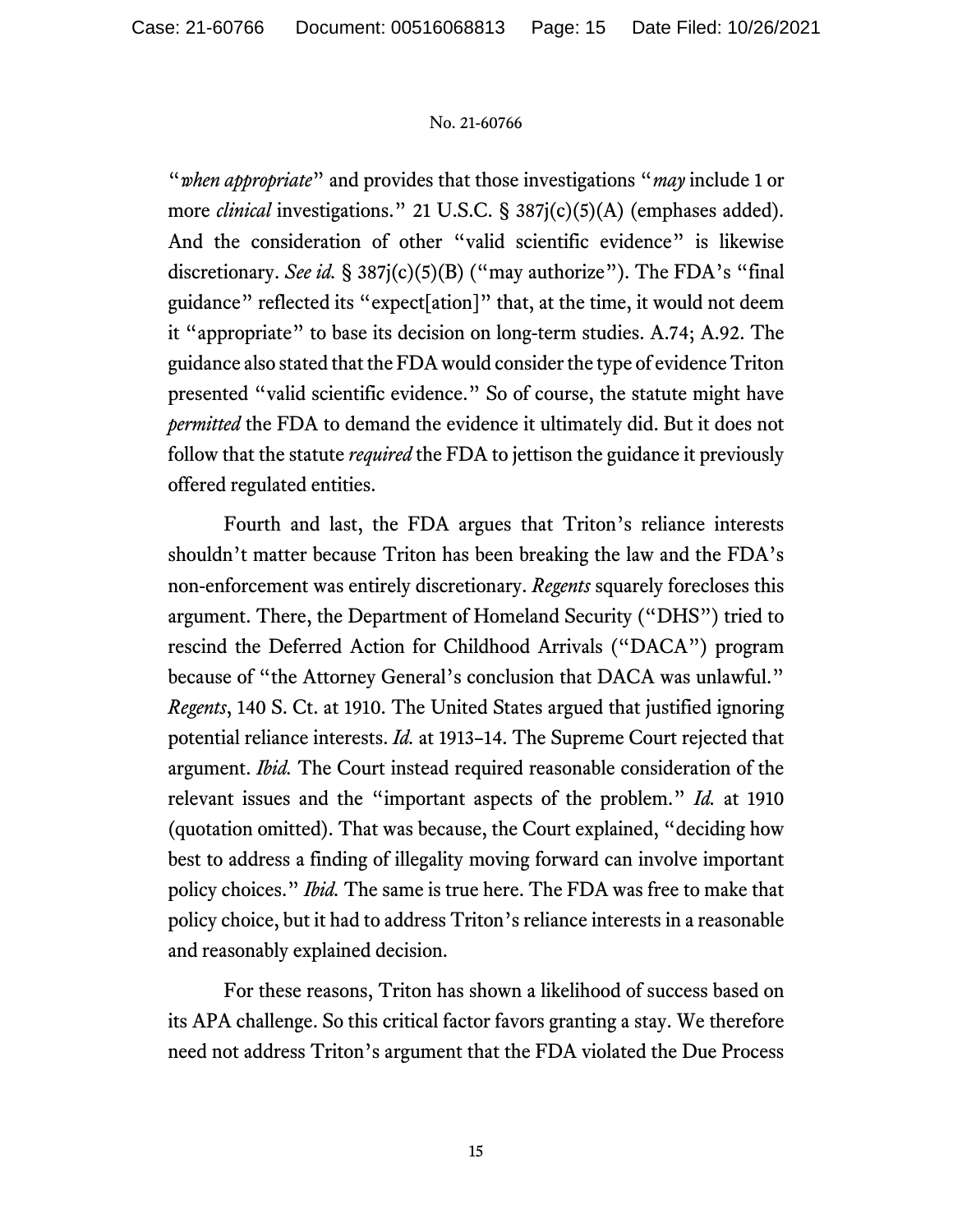Clause for not giving "fair warning" of its change in position on what evidence would be required in its PMTA.

B.

 Next, irreparable injury. Triton alleges that because of the Order, it "has stopped production of all of its flavored ENDS products, representing 90 percent of its annual revenue, thereby requiring the company to make plans to lay off its employees within approximately two weeks and threatening the company's very existence." Stay Mot. at 21; *see also* A.15–16 (Declaration of Triton's General Manager). The FDA does not contest that allegation.

 Triton's alleged injury is irreparable for two independent reasons. First, we've explained that "substantial financial injury" may be "sufficient" to show irreparable injury." *Texas v. EPA*, 829 F.3d 405, 433 (5th Cir. 2016). Triton's alleged financial injury "threatens the very existence of [its] business." *Id.* at 434. Even assuming the financial costs are recoverable, this suffices to show irreparable injury. *See id.* at 434 n.41 ("Even recoverable costs may constitute irreparable harm where the loss threatens the very existence of the movant's business." (quotation omitted)).

 Second, the costs are likely unrecoverable. "Indeed, complying with [an agency order] later held invalid almost *always* produces the irreparable harm of nonrecoverable compliance costs." *Id.* at 433 (quotation omitted). The FDA does not contend that Triton has an avenue to recover costs from complying with the Order. That's probably because federal agencies generally enjoy sovereign immunity for any monetary damages. *See, e.g.*, *Alabama-Coushatta Tribe of Texas v. United States*, 757 F.3d 484, 488 (5th Cir. 2014); *Louisiana v. United States*, 948 F.3d 317, 320 (5th Cir. 2020); *Muniz-Muniz v. U.S. Border Patrol*, 741 F.3d 668, 671 (6th Cir. 2013) ("Sovereign immunity extends to agencies of the United States." (quotation omitted)).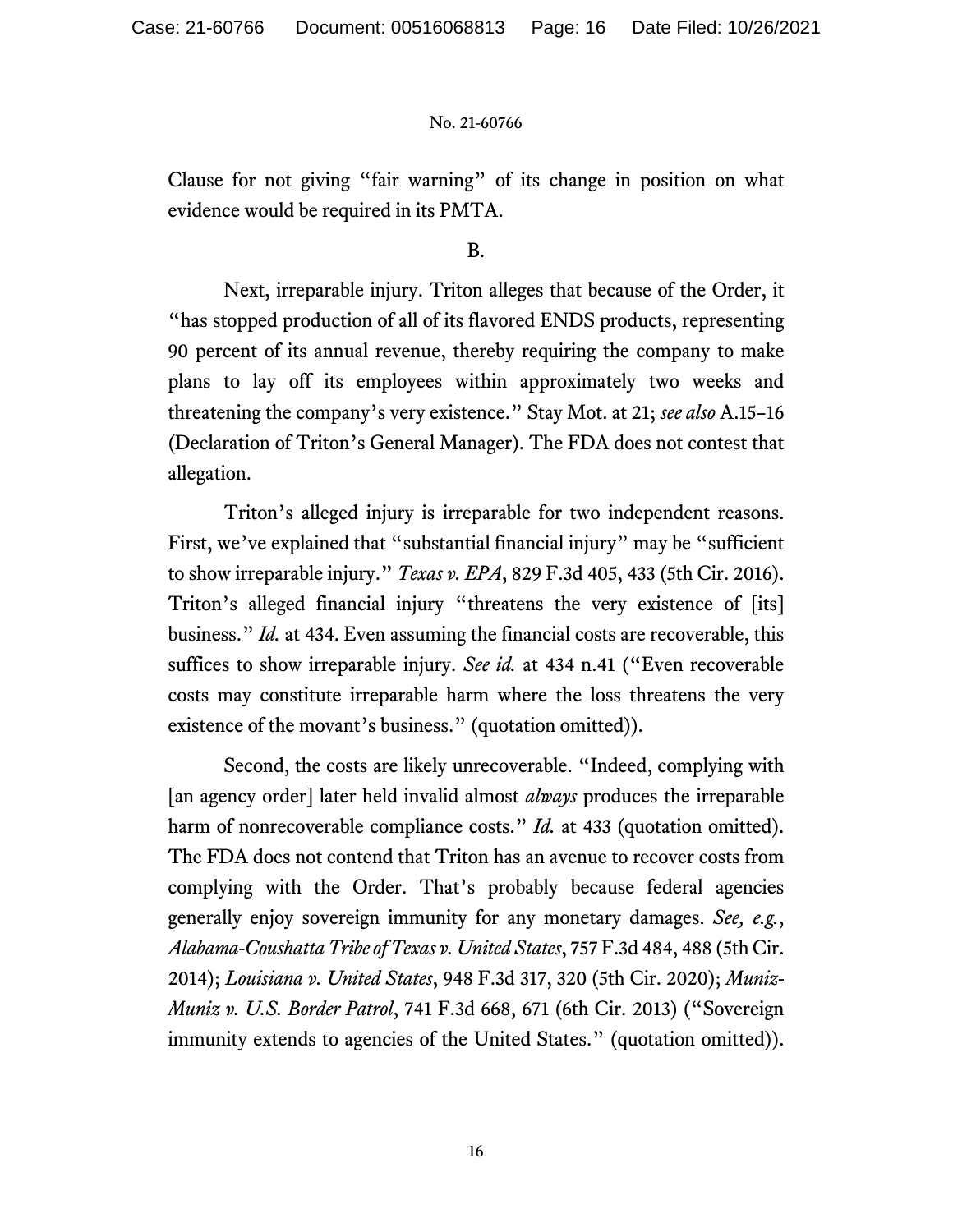At bottom, Triton's lack of a "guarantee of eventual recovery" is another reason that its alleged harm is irreparable. *Alabama Ass'n of Realtors v. Dep't of Health & Hum. Servs.*, 141 S. Ct. 2485, 2489 (2021).

 The FDA makes no developed argument contesting irreparable harm. *See* Opp. at 11, 13 (mentioning "irreparable injury" in passing). So such arguments are forfeited. *See, e.g.*, *DeVoss v. Sw. Airlines Co.*, 903 F.3d 487, 490 n.1 (5th Cir. 2018) (concluding that an argument was "forfeited" because it wasn't "structured"); *Texas v. EPA*, 829 F.3d at 435 ("Because EPA offers nothing beyond this cursory comment, it has waived any argument about the scope of the stay.").

 In these circumstances, given Triton's uncontested allegations of injury and the FDA's failure to make a developed argument challenging this factor, we conclude that Triton has met its burden of showing irreparable harm. Thus, the two most critical factors favor granting a stay.

# C.

Now, the balance of harms and public interest.

 The balance of the harms favors a stay. We've explained that "the maintenance of the *status quo* is an important consideration in granting a stay." *Barber v. Bryant*, 833 F.3d 510, 511 (5th Cir. 2016) (quotation omitted). And staying the Order will preserve the *status quo ante*. *Cf. Turning Point Brands, Inc. v. FDA*, No. 21-3855, ECF No. 19 at 9–10 (6th Cir. Oct. 8, 2021) (FDA letter rescinding a marketing denial order and stating the "FDA has no intention of initiating an enforcement action against any of your tobacco products identified in" the relevant PMTA). "Given the great likelihood that [Triton] will ultimately succeed on the merits, combined with the undeniable, irreparable harm that [the Order] would inflict on" Triton and the FDA's failure to make a developed argument on this factor, we conclude,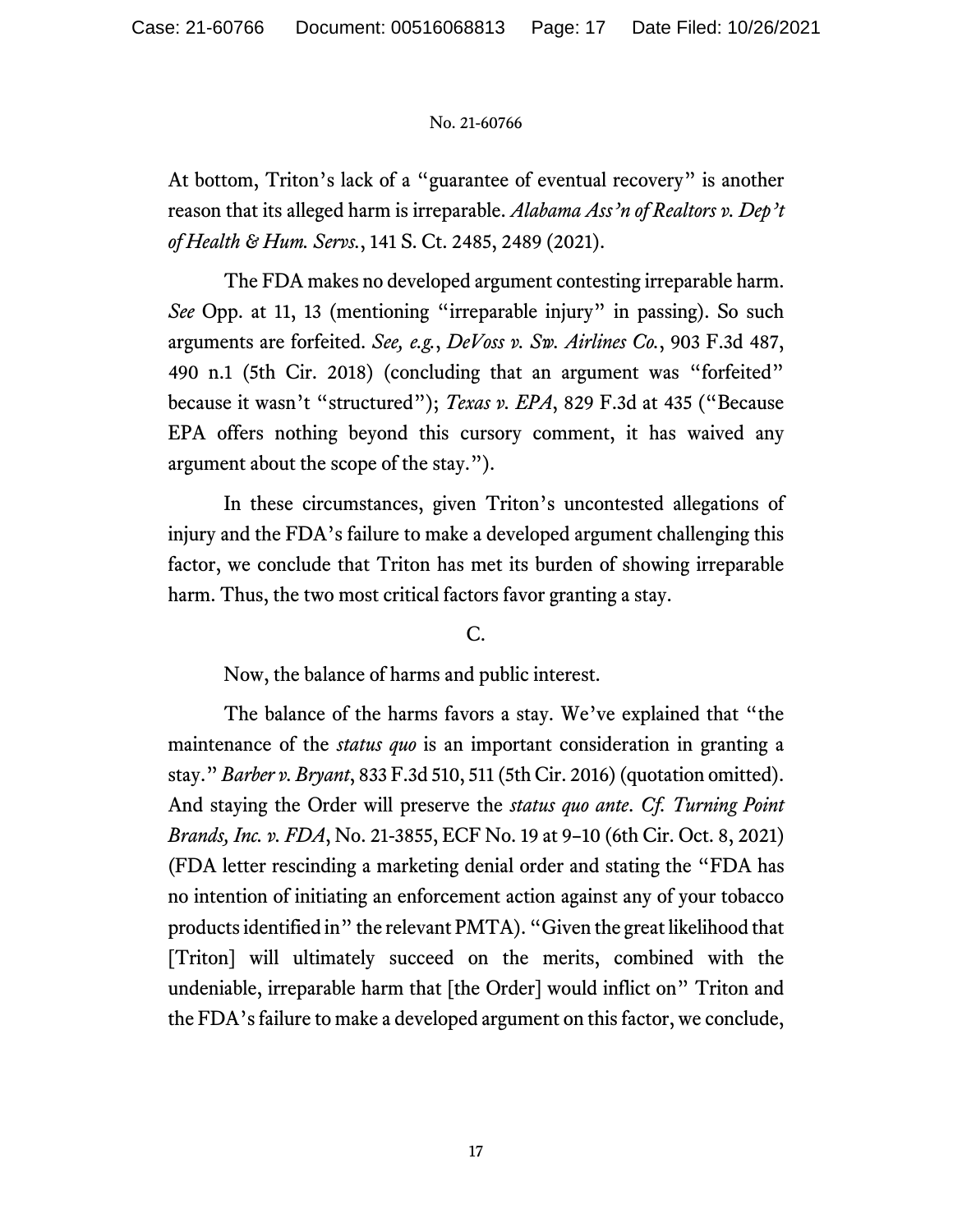in these circumstances, "that the balance of harms weighs in favor of" Triton. *Tex. Democratic Party v. Abbott*, 961 F.3d 389, 412 (5th Cir. 2020).

 The public-interest factor is at worst neutral. The "public interest is in having governmental agencies abide by the federal laws that govern their existence and operations." *Texas v. Biden*, 10 F.4th at 559 (quotation omitted). "And 'there is generally no public interest in the perpetuation of unlawful agency action.'" *Id.* at 560 (alteration omitted) (quoting *League of Women Voters of U.S. v. Newby*, 838 F.3d 1, 12 (D.C. Cir. 2016)). Although the FDA fails to argue this factor, *amici curiae* do. They argue that the public interest cuts against a stay because continued sale of flavored e-cigarettes will endanger the youth much more than it might help adults. "But our system does not permit agencies to act unlawfully even in pursuit of desirable ends." *Alabama Ass'n of Realtors*, 141 S. Ct. at 2490. So we conclude that this factor is at best neutral, or, in all events, outweighed by the three other factors favoring a stay.

## III.

 Finally, the FDA argues that Triton requests relief we cannot give. We have no authority, says the FDA, to permit Triton to continue marketing and selling the products denied in the Order. But again, the APA says otherwise. Under 5 U.S.C. § 705, we may, under certain "conditions[,] . . . and to the extent necessary to prevent irreparable injury, . . . issue all necessary and appropriate process to postpone the effective date of an agency action or to preserve status or rights pending conclusion of the review proceedings."

 The immigration context is instructive. Consider an alien that is unlawfully present in the United States. Suppose the Government attempts to remove the alien. Then the alien argues that he should not be removed because he deserves asylum, and he asks us to stay the removal pending our